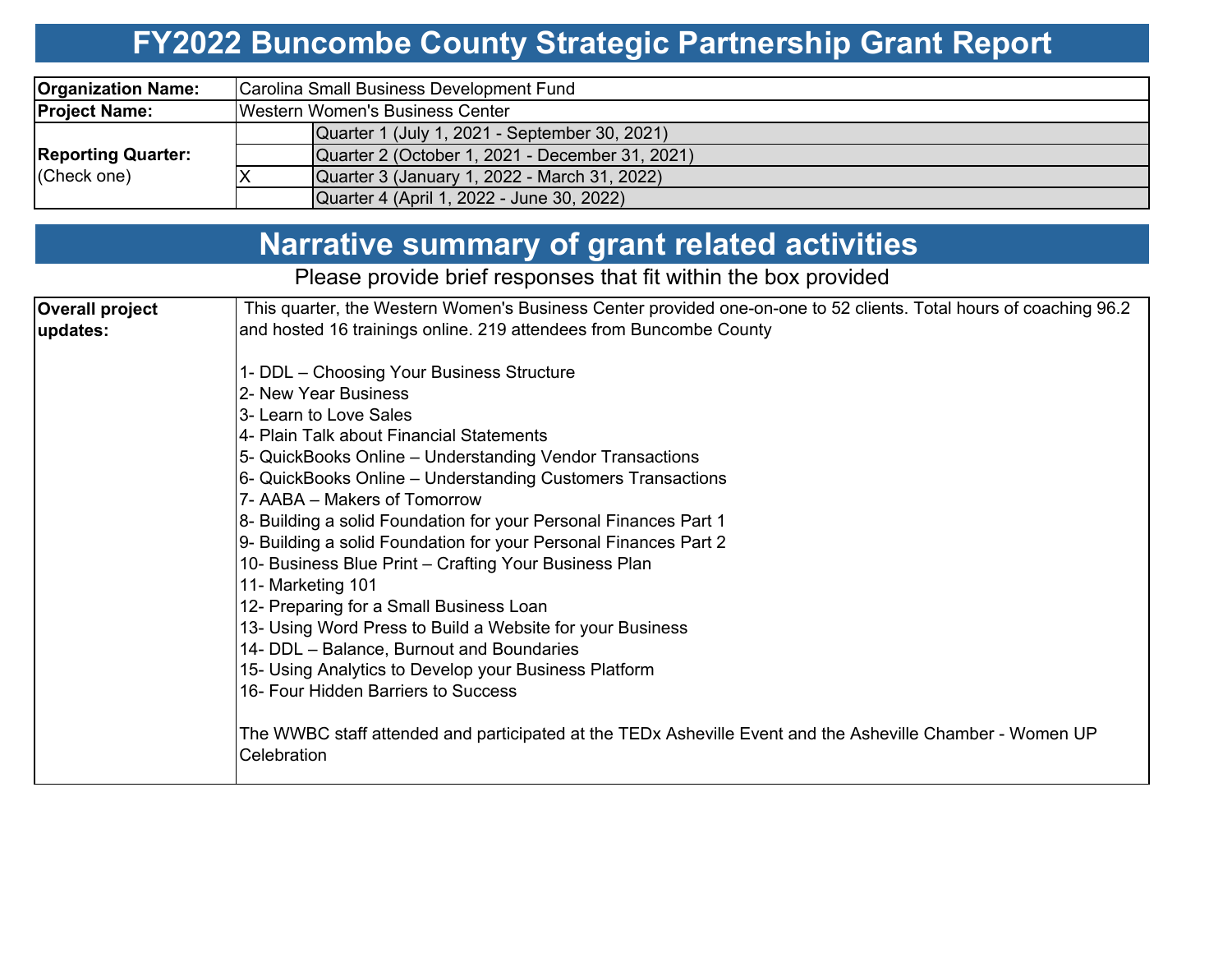| <b>Activities related to</b> | The Latino program has hosted three statewide virtual events during Q3. The first event was named "Recursos para      |
|------------------------------|-----------------------------------------------------------------------------------------------------------------------|
| increasing equity,           | Empresarios Latinos" (Resources for Latin Entrepreneurs), we had over 25 attendees including future business owners   |
| diversity and inclusion:     | from the Ashville area. During this event we provided information on how to open a business and the resources that    |
|                              | CSBDF and WWBC can offer.                                                                                             |
|                              | We also hosted "Las Nuevas Reglas del Dinero" (The New Rules of Money), this event was promoted statewide and         |
|                              | we had a good reach all throughout NC, including Bucombe County.                                                      |
|                              | Our last virtual event this quarter was named "Como Correr tu Negocio" (How to Run your Business), attendees were     |
|                              | very engaged and had many questions about the Latino Program.                                                         |
|                              | We have offered technical assistants to cleaning company and a new trucking company both companies based out of       |
|                              | Ashville, we will continue to partner with these companies and guide them through their business registration process |
|                              | and business plan.                                                                                                    |
|                              |                                                                                                                       |
|                              | AABA – African American Business Association                                                                          |
|                              | - Hosted a virtual seminar 'Makers of Tomorrow' 8 Attendees                                                           |
|                              | Hosted 16 podcast from 16 small businesses located in Asheville. Total listeners 116.                                 |
| Activities related to        | Our host organization Carolina Small Business Development Fund (CSBDF) created/updated a long term Strategic          |
| increasing operational       | Goals and Individual Work Plan with the goal to improve organizational performance.                                   |
| excellence:                  |                                                                                                                       |
|                              |                                                                                                                       |
|                              |                                                                                                                       |
|                              |                                                                                                                       |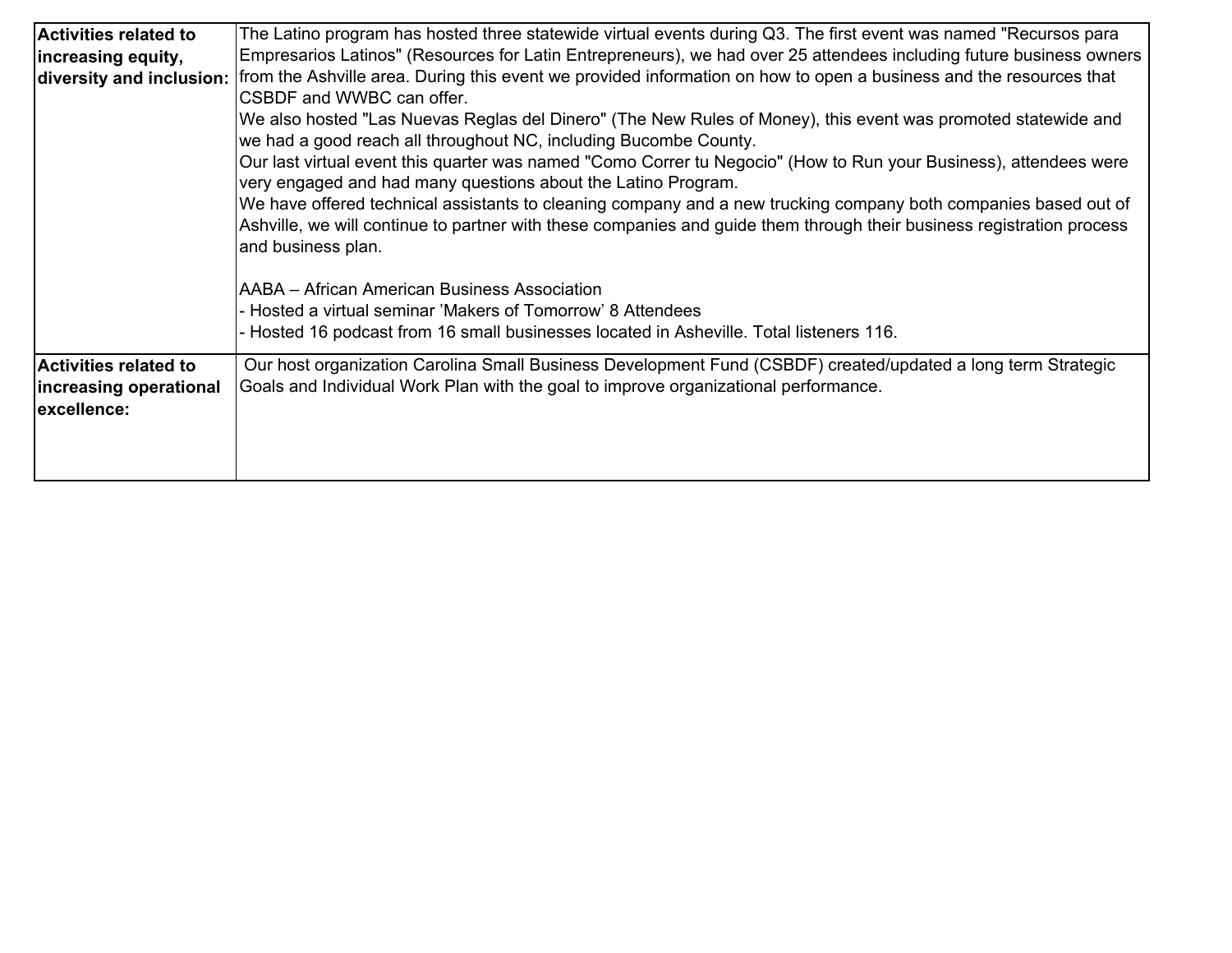# **FY2022 Buncombe County Strategic Partnership Grant Report**

| <b>Organization Name:</b>                | Carolina Small Business Development Fund        |  |  |  |  |  |  |
|------------------------------------------|-------------------------------------------------|--|--|--|--|--|--|
| <b>Project Name:</b>                     | Western Women's Business Center                 |  |  |  |  |  |  |
| <b>Reporting Quarter:</b><br>(Check one) | Quarter 1 (July 1, 2021 - September 30, 2021)   |  |  |  |  |  |  |
|                                          | Quarter 2 (October 1, 2021 - December 31, 2021) |  |  |  |  |  |  |
|                                          | Quarter 3 (January 1, 2022 - March 31, 2022)    |  |  |  |  |  |  |
|                                          | Quarter 4 (April 1, 2022 - June 30, 2022)       |  |  |  |  |  |  |

# **Progress toward annual goals**

|                                               |                    | Please only include new data for the specific quarter |                  |                  |                  |                                                 |
|-----------------------------------------------|--------------------|-------------------------------------------------------|------------------|------------------|------------------|-------------------------------------------------|
| <b>IMeasure</b>                               | <b>Annual Goal</b> | <b>Quarter 1</b>                                      | <b>Quarter 2</b> | <b>Quarter 3</b> | <b>Quarter 4</b> | <b>Progress</b><br>toward<br><b>Annual Goal</b> |
| Number people served through training and     |                    |                                                       |                  |                  |                  |                                                 |
| technical assistance programs                 | 125                | 46                                                    | 47               | 52               |                  | 145                                             |
| Full-time equivalent jobs created or retained |                    |                                                       |                  |                  |                  |                                                 |
| with support from grant activities            | 15                 | 11                                                    |                  | 3                |                  | 18                                              |
| Latino clients served through one on one      |                    |                                                       |                  |                  |                  |                                                 |
| technical assistance                          | 10                 |                                                       | 3                | 4                |                  | 14                                              |
|                                               |                    |                                                       |                  |                  |                  | 0                                               |
|                                               |                    |                                                       |                  |                  |                  | 0                                               |

#### **Comments:**